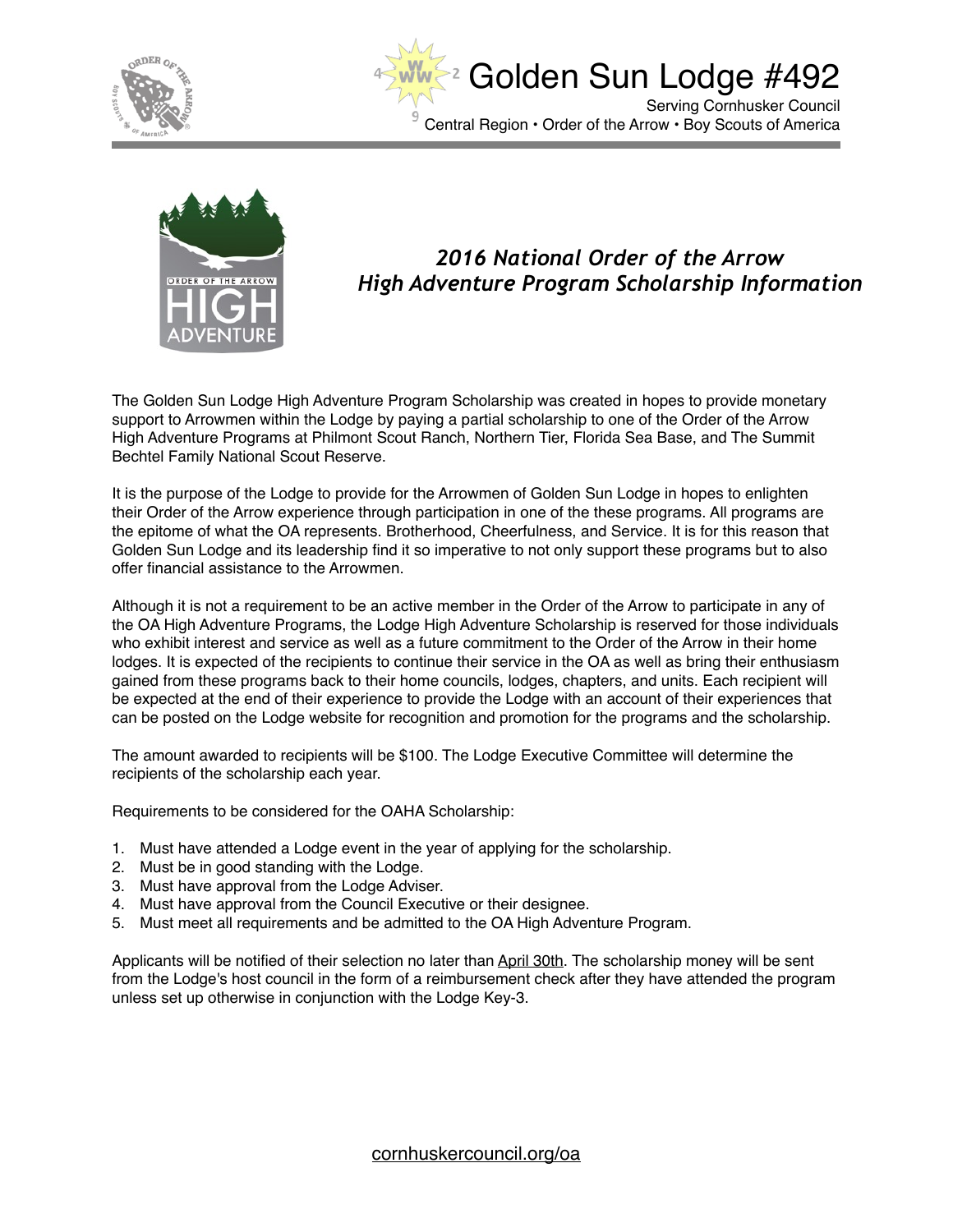



# **High Adventure Program Scholarship Application Form**

\_\_\_\_\_\_\_\_\_\_\_\_\_\_\_\_\_\_\_\_\_\_\_\_\_\_\_\_\_\_ \_\_\_\_\_\_\_\_\_\_\_\_\_\_\_\_\_\_\_\_\_\_\_\_\_\_\_\_\_\_

Lodge Adviser **Scout Executive** Scout Executive

Nominee is responsible for obtaining Lodge Adviser and Scout Executive approval and signatures

Any questions concerning the Golden Sun Lodge High Adventure Scholarship should be directed to the Golden Sun Lodge Chief. Or send a letter to the address below.

When completed, please send the application, required paperwork, as well as any letters of recommendation, **postmarked no later than April 24** to:

| Golden Sun Lodge OAHA Scholarship |  |
|-----------------------------------|--|
| 600 S 120th Street                |  |
| PO Box 269                        |  |
| Walton, NE 68461                  |  |

## **Applicant Information**

|                                                                                                                                                                                                                                                                                         | Unit Number: _____________             |
|-----------------------------------------------------------------------------------------------------------------------------------------------------------------------------------------------------------------------------------------------------------------------------------------|----------------------------------------|
|                                                                                                                                                                                                                                                                                         | Current BSA Rank: _______________      |
|                                                                                                                                                                                                                                                                                         | Current OA Honor: ________________     |
| (circle one)                                                                                                                                                                                                                                                                            | Unit Position: _____________________   |
| Have you gone to a BSA High Adventure Base before?<br>If so what year(s): $\frac{1}{2}$ mass of the set of the set of the set of the set of the set of the set of the set of the set of the set of the set of the set of the set of the set of the set of the set of the set of the set |                                        |
|                                                                                                                                                                                                                                                                                         | Year Inducted: _______________________ |
| (circle one)<br>Have you participated in other OAHA Programs before? (Yes / No)                                                                                                                                                                                                         |                                        |
| (circle one)<br>What OAHA program are you applying for: OATC___________ OAWV________                                                                                                                                                                                                    | OACO                                   |
|                                                                                                                                                                                                                                                                                         | OAOA__________OASE________             |

[cornhuskercouncil.org/oa](http://cornhuskercouncil.org/oa)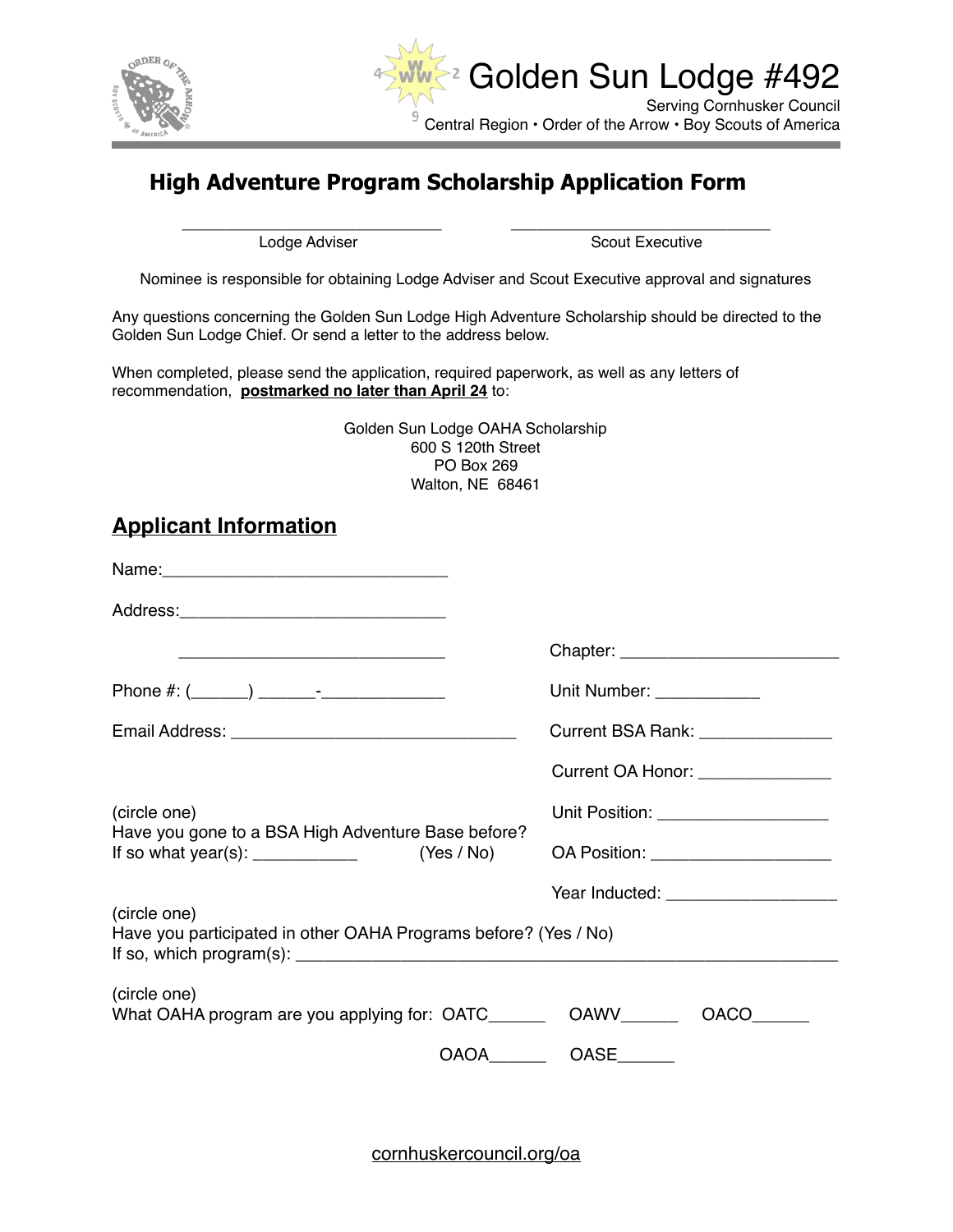



# **Applicant Information (continued)**

Please list any Order of the Arrow and unit positions you have held (including years):

Major Scouting Events or Activities (include years):

## **Lodge Adviser Approval**

|                        | has discussed his intent on participating in the National Order of                             |
|------------------------|------------------------------------------------------------------------------------------------|
|                        | the Arrow High Adventure Programs, and to my best knowledge is in good standing in             |
|                        | lodge. He has my approval and recommendation in being considered for the Golden Sun Lodge High |
| Adventure Scholarship. |                                                                                                |
|                        |                                                                                                |
| Date:                  |                                                                                                |

### **Letters of Recommendation**

Up to two (2) additional letters of recommendation may be accompanied to this application. Please send them with the application.

[cornhuskercouncil.org/oa](http://cornhuskercouncil.org/oa)